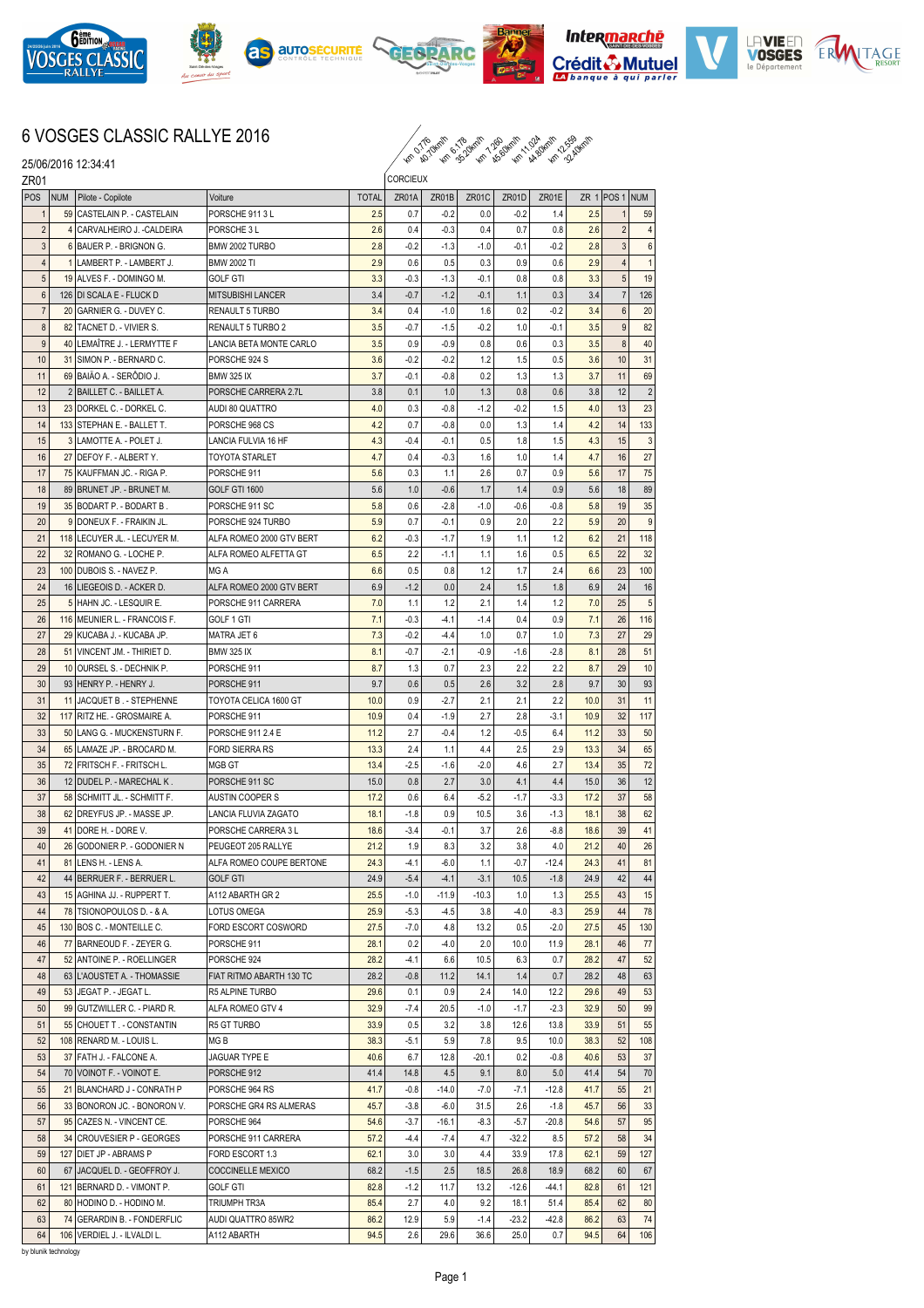













## 6 VOSGES CLASSIC RALLYE 2016



|     |                  | 25/06/2016 12:34:41                                    |                                       |              |                 | <i>16, 10; 16, 20; 10, 10, 10, 10, 11, 10, 10, 21,</i> |          |          |          |        |                |                |  |
|-----|------------------|--------------------------------------------------------|---------------------------------------|--------------|-----------------|--------------------------------------------------------|----------|----------|----------|--------|----------------|----------------|--|
|     | ZR <sub>01</sub> |                                                        |                                       |              | <b>CORCIEUX</b> |                                                        |          |          |          |        |                |                |  |
| POS | <b>NUM</b>       | Pilote - Copilote                                      | Voiture                               | <b>TOTAL</b> | ZR01A           | ZR01B                                                  | ZR01C    | ZR01D    | ZR01E    |        | ZR 1 POS 1 NUM |                |  |
| 65  | 39               | IUNG E. - IUNG F.                                      | PORSCHE 911 SC                        | 109.5        | $-0.5$          | 70.7                                                   | 37.1     | 0.5      | 0.7      | 109.5  | 65             | 39             |  |
| 66  | 110              | ANTOINE M. - LAURENT J.                                | ESCORT XR3I                           | 111.0        | 0.7             | 24.8                                                   | 29.2     | 30.2     | 26.1     | 111.0  | 66             | 110            |  |
| 67  | 97               | TENEDOR JP. - MUNCH R.                                 | MERCEDES 190 E                        | 113.8        | 1.8             | 33.5                                                   | 1.2      | $-21.5$  | $-55.8$  | 113.8  | 67             | 97             |  |
| 68  | 111              | KUNEGEL JM. - SIMON JC                                 | LANCIA DELTA                          | 159.4        | 1.9             | $-49.1$                                                | $-45.9$  | $-24.1$  | $-38.4$  | 159.4  | 68             | 111            |  |
| 69  | 14               | MARTIN B. - MARTIN Y .                                 | AUDI QUATTRO GR 4                     | 168.4        | $-0.1$          | $-162.1$                                               | 4.2      | 0.8      | 1.2      | 168.4  | 69             | 14             |  |
| 70  | 38               | MOUGEL R. - DEVILLE C.                                 | BMW <sub>M3</sub>                     | 178.9        | 3.1             | 106.2                                                  | 66.2     | 2.2      | 1.2      | 178.9  | 70             | 38             |  |
| 71  |                  | 64 HERMENT JL. - HERMENT C.                            | PORSCHE 356 AT 2.4E                   | 192.6        | $-8.6$          | $-37.8$                                                | $-38.8$  | $-51.3$  | $-56.1$  | 192.6  | 71             | 64             |  |
| 72  |                  | 131 CULLIER T. - BERTHELOT I                           | PORSCHE 996                           | 199.7        | -7.7            | 63.6                                                   | 61.2     | 16.3     | 50.9     | 199.7  | 72             | 131            |  |
| 73  | 7                | PETIT P. - BOINE C.                                    | FORD ESCORT RS 2000 MK2               | 204.2        | 4.1             | 6.6                                                    | 3.5      | -69.1    | $-120.9$ | 204.2  | 73             | $\overline{7}$ |  |
| 74  | 91               | GUTZWILLER C. - GUTWILLE                               | ALFA ROMEO GTV 4                      | 207.1        | 47.8            | 32.6                                                   | 23.9     | 41.1     | 61.7     | 207.1  | 74             | 91             |  |
| 75  | 107              | GASPAR R. - ADAM D.                                    | <b>FORD ESCORT</b>                    | 229.7        | 8.5             | 44.7                                                   | 47.6     | 57.2     | 71.7     | 229.7  | 75             | 107            |  |
| 76  | 73               | LAPORTE A. - LAPORTE M.                                | LANCIA FULVIA 1300 S                  | 238.4        | 2.3             | 55.4                                                   | 56.8     | 64.2     | 59.7     | 238.4  | 76             | 73             |  |
| 77  | 54               | FERRY M. - FERRY D.                                    | AUDI QUATTRO A2                       | 238.8        | 1.4             | 40.8                                                   | 51.8     | 71.9     | 72.9     | 238.8  | 77             | 54             |  |
| 78  | 79               | GRULIER C. - CARNET V.                                 | FORD MK1 RS2000                       | 240.3        | 1.2             | $-0.2$                                                 | $-0.3$   | 1.2      | 237.4    | 240.3  | 78             | 79             |  |
| 79  |                  | 13 MICHEL JP. - BARTHELEMY                             | HONDA PRELUDE                         | 251.1        | $-0.3$          | $-158.9$                                               | 76.9     | 13.3     | 1.7      | 251.1  | 79             | 13             |  |
| 80  |                  | 24 CONSTANTIN D - MARINI P                             | PORSCHE CARRERA 3L                    | 275.3        | $-1.0$          | $-167.0$                                               | 64.7     | $-8.8$   | $-33.8$  | 275.3  | 80             | 24             |  |
| 81  | 134              | JEUNIER X. - BOBAUT P.                                 | PORSCHE 996                           | 286.4        | 45.5            | 63.1                                                   | 57.5     | 56.8     | 63.5     | 286.4  | 81             | 134            |  |
| 82  |                  |                                                        | NISSAN BLUERBIRD SSS                  | 299.8        | 0.7             | $-151.7$                                               | 109.8    | 33.4     | $-4.2$   | 299.8  | 82             | 120            |  |
| 83  |                  | 120 MILARD JL. - BODSON JJ.                            |                                       |              |                 |                                                        |          |          |          | 325.8  | 83             |                |  |
|     | 105              | PATRICINIO A. - DRESCH Y<br><b>IBRUNO N. - VIRY F.</b> | RENAULT 5 ALPINE TURBO<br>PORSCHE 964 | 325.8        | 12.3<br>47.0    | 87.2                                                   | 87.9     | 82.7     | 55.7     |        | 84             | 105            |  |
| 84  | 87               | THIEBAUT M. - VERPOORTEN                               |                                       | 360.1        |                 | 74.1                                                   | 77.1     | 72.7     | 89.2     | 360.1  |                | 87             |  |
| 85  | 90               |                                                        | MAZDA 323 GTX TURBO                   | 388.3        | 1.1             | $-165.5$                                               | 68.8     | 28.3     | 124.6    | 388.3  | 85             | 90             |  |
| 86  | 86               | REMY JP. - SISTEL JP.                                  | <b>MORGAN 4X4</b>                     | 402.8        | $-1.1$          | 59.2                                                   | 65.5     | 86.9     | 190.1    | 402.8  | 86             | 86             |  |
| 87  |                  | 43 NICAISE E. - BEAUME R.                              | OPEL KADETT GTE                       | 417.6        | 0.2             | $-161.7$                                               | $-59.2$  | $-93.7$  | $-102.8$ | 417.6  | 87             | 43             |  |
| 88  | 88               | <b>SAINT DIZIER M. - BRISON</b>                        | VOLVO AMAZONE 121                     | 426.3        | 1.7             | 201.4                                                  | 166.6    | 53.6     | $-3.0$   | 426.3  | 88             | 88             |  |
| 89  | 71               | CORLET G. - NEGRE D.                                   | <b>SIMCA 1000 R2</b>                  | 467.5        | 0.8             | $-160.4$                                               | 126.2    | 99.5     | 80.6     | 467.5  | 89             | 71             |  |
| 90  | 30               | VEROT C. - VEROT M.                                    | ALPHA ROMEO 2000 GT                   | 493.9        | 0.0             | $-152.2$                                               | 131.0    | 117.8    | 92.9     | 493.9  | 90             | 30             |  |
| 91  | 115              | LUX P. - PIRET JM.                                     | PORSCHE 914/4                         | 531.2        | $-1.1$          | $-161.9$                                               | 124.1    | 124.9    | 119.2    | 531.2  | 91             | 115            |  |
| 92  |                  | 61 L'AOUSTET G. - L'AOUSTET                            | ALFA ROMEO GTV6                       | 533.0        | 2.2             | $-153.5$                                               | 132.2    | 124.7    | 120.4    | 533.0  | 92             | 61             |  |
| 93  | 102              | KAUTEN B. - RION S.                                    | ALPINE A 310 V6                       | 551.0        | 0.9             | $-143.0$                                               | $-136.3$ | $-134.4$ | $-136.4$ | 551.0  | 93             | 102            |  |
| 94  | 96               | ZAGULA R. - ZAGULA MA.                                 | RENAULT 5 TURBO 2                     | 570.0        | 3.1             | $-135.9$                                               | $-151.6$ | $-137.3$ | $-142.1$ | 570.0  | 94             | 96             |  |
| 95  | 128              | GUGLIELMINI G-WARENNE R                                | PEUGEOT 205 GTI 1900                  | 573.4        | 7.5             | 121.9                                                  | 128.1    | 152.6    | 163.3    | 573.4  | 95             | 128            |  |
| 96  | 85               | GOUBER M. - GOUBER R.                                  | AUDI 80 GTE                           | 573.6        | 33.4            | 124.6                                                  | 123.9    | 128.9    | 162.8    | 573.6  | 96             | 85             |  |
| 97  | 66               | HAAS J. - MULLER J.                                    | OPEL MANTA 1                          | 612.9        | 8.9             | $-101.0$                                               | 184.7    | 158.3    | 160.0    | 612.9  | 97             | 66             |  |
| 98  |                  | 42 SENIURA M. - SENIURA E.                             | <b>FACEL VEGA</b>                     | 679.4        | $-3.3$          | $-106.7$                                               | 90.7     | 239.8    | 238.9    | 679.4  | 98             | 42             |  |
| 99  | 114              | leberlin N. - Eberlin B.                               | <b>BMW 2002 TI</b>                    | 711.6        | $-1.6$          | $-154.2$                                               | 186.8    | 187.3    | 181.7    | 711.6  | 99             | 114            |  |
| 100 |                  | 124 BRIET C. - BOUHOT G.                               | PORSCHE 964 C2                        | 790.7        | $-4.4$          | $-122.1$                                               | 199.6    | 223.6    | 241.0    | 790.7  | 100            | 124            |  |
| 101 | 76               | JULIEN M. - ZANDOMENNEGH                               | DAUPHINE PROTO                        | 810.8        | 0.4             | 264.8                                                  | 241.1    | 171.0    | 133.5    | 810.8  | 101            | 76             |  |
| 102 |                  | 98 WEIDIG R. - GRASGES M.                              | <b>CHEVROLET CORVETTE</b>             | 879.1        | $-0.4$          | $-153.4$                                               | 253.0    | 242.9    | 229.4    | 879.1  | 102            | 98             |  |
| 103 |                  | 109 LAMARTHEE N. - BAUDOIN G                           | PORSCHE 944                           | 883.5        | 0.6             | $-161.7$                                               | 121.2    | 300.0    | 300.0    | 883.5  | 103            | 109            |  |
| 104 |                  | 47 GEORGES D. - GEORGES M.                             | PORSCHE 928 S                         | 947.5        | 2.5             | $-158.1$                                               | 186.9    | 300.0    | 300.0    | 947.5  | 104            | 47             |  |
| 105 |                  | 122 GUENET M. - GAUDET C.                              | AUTOBIANCHI A 112 ABAR                | 987.8        | 1.7             | $-157.1$                                               | 255.4    | 279.9    | 293.7    | 987.8  | 105            | 122            |  |
| 106 |                  | 68 FOURNIER A. - PERRIN JF.                            | AUDI QUATTRO UR                       | 1016.0       | 4.3             | $-111.7$                                               | 300.0    | 300.0    | 300.0    | 1016.0 | 106            | 68             |  |
| 107 |                  | 101 MARCHAL JM. - BERNARD D.                           | CHEVROLET CORVETTE                    | 1016.6       | 10.6            | $-106.0$                                               | 300.0    | 300.0    | 300.0    | 1016.6 | 107            | 101            |  |
| 108 |                  | 57 BLANCHARD T. - BIDAULT                              | GOLF GTI 1800                         | 1018.9       | $-0.3$          | $-118.6$                                               | 300.0    | 300.0    | 300.0    | 1018.9 | 108            | 57             |  |
| 109 |                  | 60 LE CAM C. - LE CAM G.                               | SIMCA 1000 R2 GR 2                    | 1028.5       | 0.6             | $-162.4$                                               | 300.0    | 300.0    | 265.5    | 1028.5 | 109            | 60             |  |
| 110 |                  | 132 ZANCHI JC. - ZANCHI D.                             | LOTUS ELISE                           | 1029.8       | 4.8             | $-125.0$                                               | 300.0    | 300.0    | 300.0    | 1029.8 | 110            | 132            |  |
| 111 |                  | 113 GRESSER S. - PAULUS S.                             | MERCEDES 190 EVO                      | 1032.1       | 3.8             | $-128.3$                                               | 300.0    | 300.0    | 300.0    | 1032.1 | 111            | 113            |  |
| 112 |                  | 94 CAZES O. - RIDEAU D.                                | PORSCHE 964                           | 1038.4       | 5.2             | $-133.2$                                               | 300.0    | 300.0    | 300.0    | 1038.4 | 112            | 94             |  |
| 113 |                  | 135 ROYER P. - FRISEE M.                               | PORSCHE 911 4S                        | 1042.7       | 49.8            | $-92.9$                                                | 300.0    | 300.0    | 300.0    | 1042.7 | 113            | 135            |  |
| 114 |                  | 119 PETITGENAY C. - GUHRING                            | ALFA ROMEO GTV 6                      | 1047.7       | 51.2            | $-96.5$                                                | 300.0    | 300.0    | 300.0    | 1047.7 | 114            | 119            |  |
| 115 |                  | 56 SANSEIGNE J. - SANSEIGNE                            | <b>FIAT RITMO</b>                     | 1061.7       | 0.2             | $-161.5$                                               | 300.0    | 300.0    | 300.0    | 1061.7 | 115            | 56             |  |
| 116 |                  | 25 BONNEFOIS D. - BONNEFOIS                            | FIAT 131 RACING                       | 1063.3       | 3.6             | $-159.7$                                               | 300.0    | 300.0    | 300.0    | 1063.3 | 116            | 25             |  |
| 117 |                  | 112 TENEDOR L. - MARTIN A.                             | MERCEDES 190 E                        | 1063.4       | 1.6             | $-161.8$                                               | 300.0    | 300.0    | 300.0    | 1063.4 | 117            | 112            |  |
| 118 |                  | 22 BAUER J. - BRIGNON N.                               | PORSCHE 964 TURBO                     | 1065.1       | 2.1             | $-163.0$                                               | 300.0    | 300.0    | 300.0    | 1065.1 | 118            | 22             |  |
| 119 |                  | 83 BARADEL P. - BARADEL S.                             | TOYOTA COROLLA                        | 1065.9       | 0.2             | $-165.7$                                               | 300.0    | 300.0    | 300.0    | 1065.9 | 119            | 83             |  |
| 120 |                  | 36 CROUVEZIER R. - CROUVEZI                            | PORSCHE 911 SC                        | 1085.0       | $-7.1$          | $-177.9$                                               | 300.0    | 300.0    | 300.0    | 1085.0 | 120            | 36             |  |
| 121 |                  | 123 MARTIN L. - ROZLAZLY B.                            | PEUGEOT 205 GTI                       | 1087.4       | 1.3             | 229.6                                                  | 256.5    | 300.0    | 300.0    | 1087.4 | 121            | 123            |  |
| 122 |                  | 28 RIVA M. - RIVA H.                                   | BMW 320/6                             | 1088.8       | 27.4            | $-161.4$                                               | 300.0    | 300.0    | 300.0    | 1088.8 | 122            | 28             |  |
| 123 | 46               | CUIF G. - WEHRUNG F.                                   | PORSCHE 914-4                         | 1199.9       | 1.3             | 300.0                                                  | 298.6    | 300.0    | 300.0    | 1199.9 | 123            | 46             |  |
| 124 |                  | 17 LEMOINE C. - MORETTI V.                             | PORSCHE CARRERA 4                     | 1200.1       | 0.1             | 300.0                                                  | 300.0    | 300.0    | 300.0    | 1200.1 | 124            | 17             |  |
| 125 |                  | 18 GUILLEMIN P. - SUDRE D.                             | ALPINE A 110                          | 1200.3       | $-0.3$          | 300.0                                                  | 300.0    | 300.0    | 300.0    | 1200.3 | 125            | 18             |  |
| 126 |                  | 103 ZAGULA F. - UFLAND C.                              | RENAULT 5 ALPINE GR 2                 | 2015.7       | 16.9            | $-198.8$                                               | 600.0    | 600.0    | 600.0    | 2015.7 | 126            | 103            |  |
| 127 |                  | 8 PIRAUX E. - MONARD C.                                | RENAULT 5 ALPINE GR 2                 | 3000.0       | 600.0           | 600.0                                                  | 600.0    | 600.0    | 600.0    | 3000.0 | 127            | 8              |  |
| 128 |                  | 45 SAURA JG. - CHEVALIER V.                            | PEUGEOT 205 GTI                       | 3000.0       | 600.0           | 600.0                                                  | 600.0    | 600.0    | 600.0    | 3000.0 | 128            | 45             |  |

by blunik technology